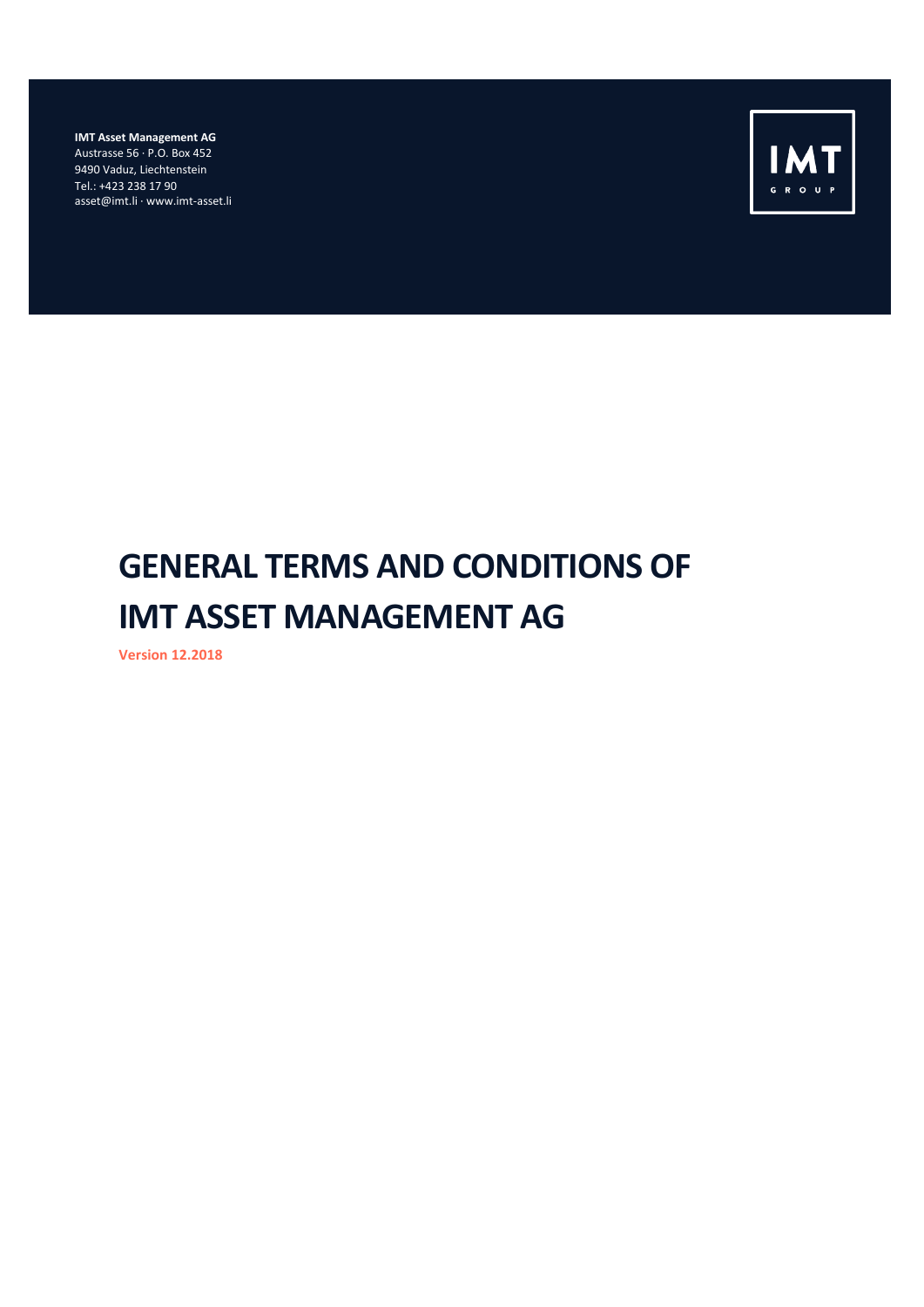#### **1 Purpose and scope**

IMT Asset Management AG (hereinafter referred to as "IMTA") provides its services on the basis of these General Terms and Conditions ("GTC"), and these form an integral part of the legal relationship between IMTA and its clients unless agreed otherwise. IMTA reserves the right to amend the present GTC from time to time. In this connection point 23 will apply.

## **2 Lack of capacity to act**

The client shall bear any loss or damage resulting from deficiencies in his capacity to act or in that of authorized third parties, unless such deficiencies have been reported in writing to IMTA and verified. IMTA has no obligation to undertake investigations to clarify the capacity to act of clients or of authorized third parties.

## **3 Communications from IMTA**

Communications from IMTA are deemed to be proper and legally valid if they have been transmitted or made available to the client in accordance with his latest instructions, or in a manner differing therefrom if such is necessary for the client's protection. The time of dispatch shall be regarded as the date on the copies or dispatch lists held by IMTA.

# **4 Collection of information from the client and communications from the client**

In order to provide its services IMTA must obtain various information from the client, for example on his knowledge and experience of financial instruments, his financial circumstances and his investment objectives, for example based on MiFID requirements or fulfilment of due diligence obligations. It is in the client's interest to provide this information to IMTA, as it will otherwise not be possible for IMTA to provide its services. It is also important that the information made available by the client does not contain any inaccuracies. This is because the details provided by the client enable IMTA to act in his best interests, i.e. to recommend asset management or financial services appropriate to the client. For this purpose, complete and truthful information from the client is indispensable.

If, before executing orders, IMTA has to provide the client with information (for example on costs) or documents (for example PRIIP KID), or needs further details or instructions and cannot reach the client, either because the client does not wish to be contacted by IMTA or because the client is not reachable at short notice, then IMTA reserves the right in case of doubt, and for the protection of the client, not to execute the order. In these cases, IMTA assumes no liability for orders not executed on time or for losses (in particular incurred by price losses or lost profits).

IMTA is entitled to rely on the accuracy of the data obtained from the client, unless IMTA is aware or should be aware that the information is manifestly out of date, inaccurate or incomplete.

The client undertakes to notify IMTA in writing of any changes which occur in the details he has furnished to IMTA, such as name, address, registered domicile, nationality, tax residency etc. Within the scope of an ongoing business relationship, the client is further obliged, at the request of IMTA, to update his details at regular intervals.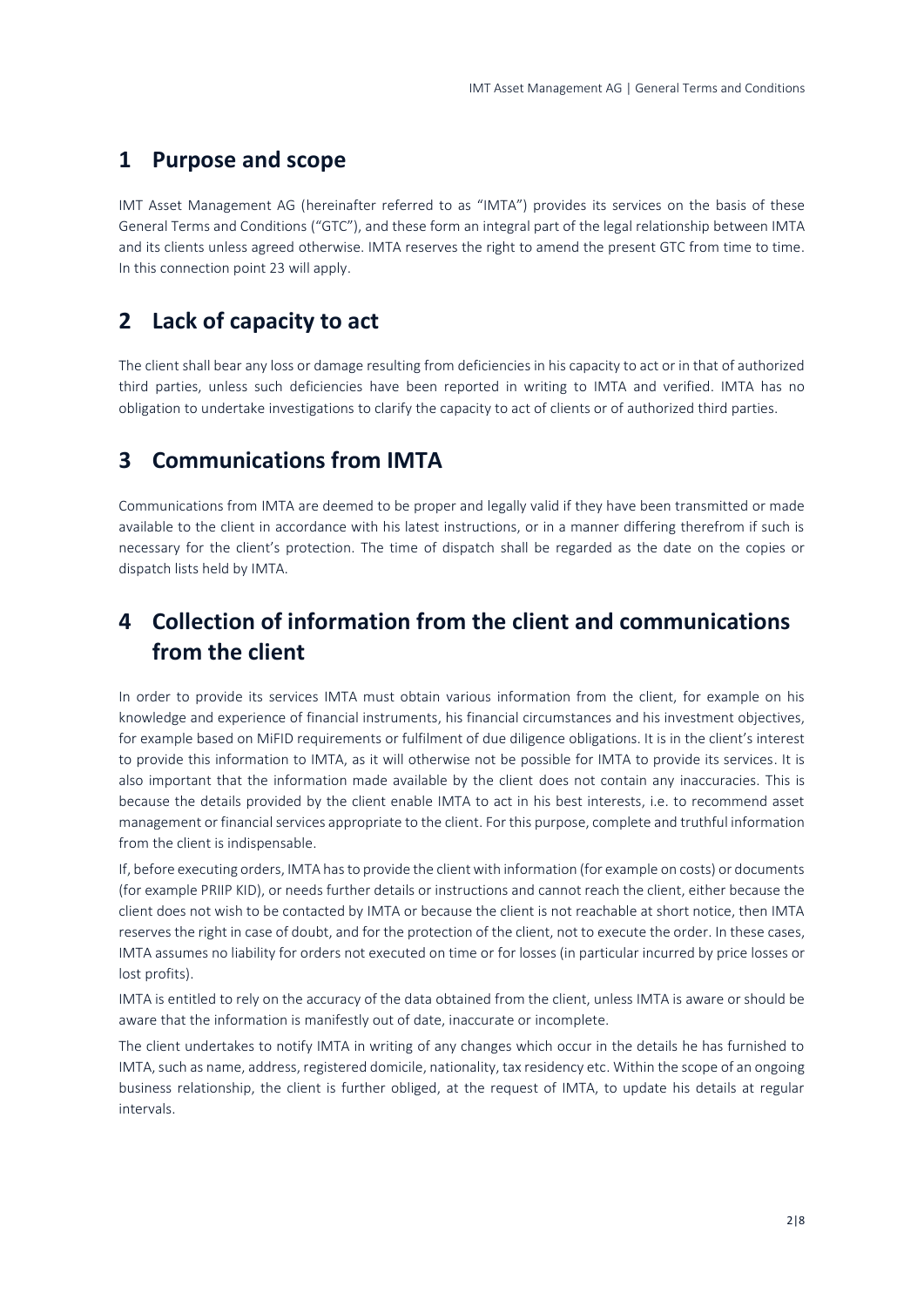#### **5 Transmission errors**

The client bears any losses arising from the use of postal services, telephone, fax, email, further electronic or other forms of transmission or transport, for example due to loss, delay, misunderstanding, garbling of data or physical damage or duplication, unless IMTA is grossly at fault.

# **6 Conversation recordings, data collection and business correspondence**

IMTA has the right – and in some cases a legal obligation (for example with regard to conversations on financial instruments) – to record telephone conversations. IMTA may electronically store written and electronic communications such as email, fax etc. Conversation recordings and stored communications can be used as evidence. They are stored in accordance with the legal requirements.

## **7 Execution of orders**

IMTA assumes liability for losses which it has caused culpably (willfully or through gross negligence) by deficient, especially delayed, execution or non-execution of specific orders issued by the client. In all cases the client bears the risk incurred by an unclearly formulated, incomplete or incorrect order.

IMTA cannot be made liable for the non-execution or delayed execution of orders due to legal obligations (in particular the provisions of the Due Diligence Act) or economic sanctions.

Finally, IMTA is not obliged to execute orders placed by means of electronic communication, unless a special agreement to the contrary has been made.

Regarding orders for investments abroad or for transactions concerning financial instruments, attention must be given to section 15 GTC (Confidentiality obligation and release from confidentiality obligation).

## **8 Complaints**

Complaints on the part of the client regarding deficient or delayed execution or non-execution of orders of any kind or complaints concerning IMTA's reporting and accounting information, which the client receives periodically, or complaints regarding other notifications issued by or actions performed by IMTA, should be submitted on discovery by the client or immediately after reception of the notification concerned, but at the latest within one month from the date of delivery. Agreements to the contrary concluded between the contracting parties remain reserved.

If a notification expected from IMTA fails to arrive, the complaint must be submitted at the time when the notification should have reached the client by the usual postal means. If the complaint is submitted later, the client bears any losses incurred.

IMTA's reporting and accounting are deemed to have been found accurate, with all items presented being approved, unless the client submits an objection in writing within one month of receiving the information.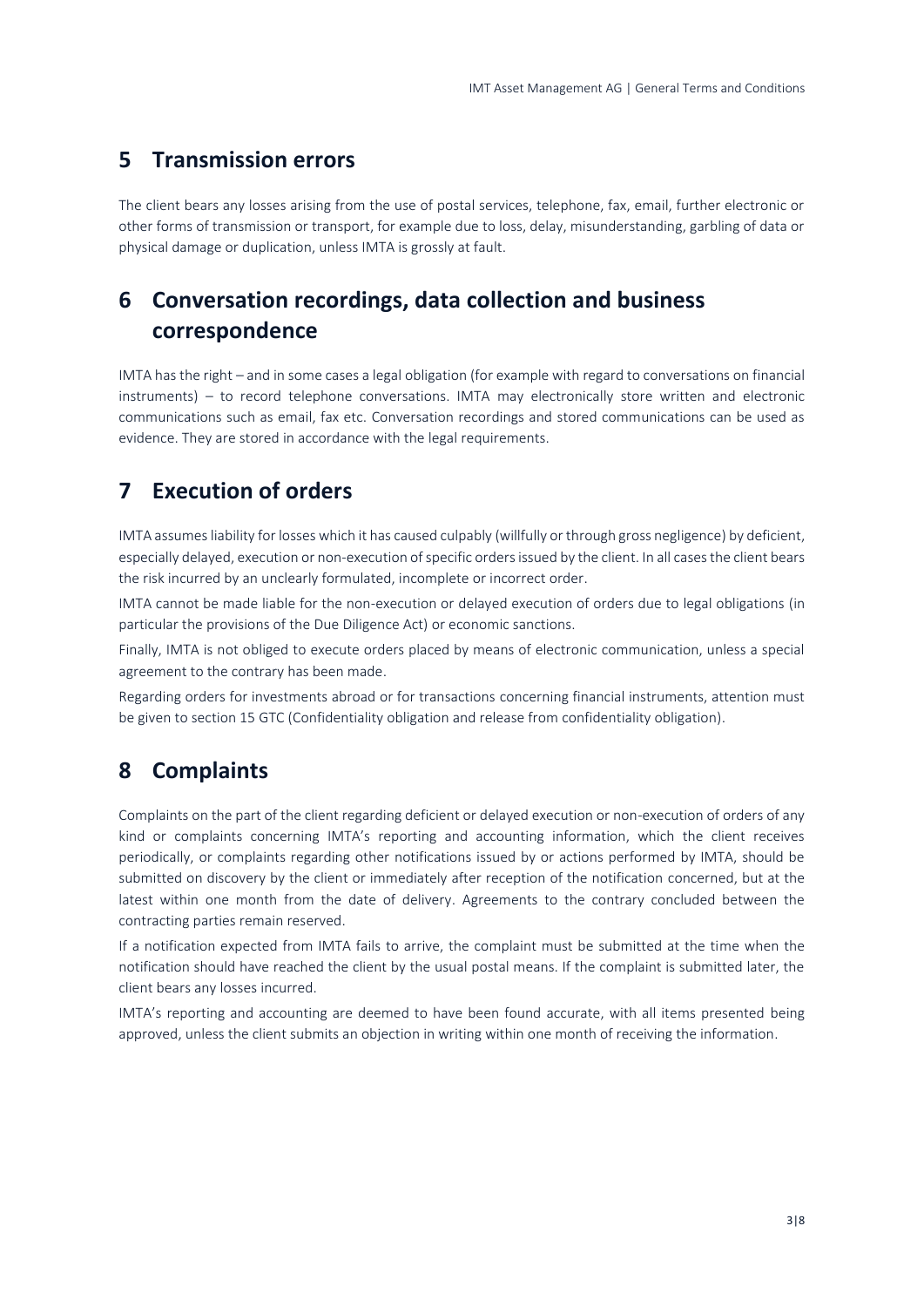#### **9 Group clients**

A contract with IMTA may be concluded by several persons jointly. In such cases the rights conferred by the contract are regulated by special agreements. In the absence of such an agreement the clients may exercise their rights under the contract individually. All the clients are jointly liable for any claims made by IMTA against any one of the clients.

#### **10 Fees and other charges**

IMTA is entitled to debit fees for asset management and investment advisory directly from the client's account, provided that IMTA is appropriately authorized to do so.

For extraordinary tasks and services, arising for example in connection with clarification of compliance, administrative authority assistance, legal assistance, disclosure procedures and other procedures and investigations, and which are not regulated in the service contract concluded with the client, IMTA can charge a separate fee for the work involved.

#### **11 Dormancy**

The client is obliged to take measures to avoid dormancy and to contact IMTA should any questions pertaining to dormancy arise. Dormant business relationships can be maintained at IMTA's discretion, in which case IMTA reserves the right to debit the client's account directly, if it has been authorized to do so, to charge expenses and fees for enquiries arising. IMTA may also, at its discretion, terminate dormant business relationships without notice by sending notification of termination by post to the last address provided by the client.

## **12 Granting of benefits**

IMTA reserves the right to grant benefits to third parties who have acquired clients and/or rendered services, provided that these enhance the quality of IMTA's service. As a rule the fees charged to the clients concerned for asset management and/or investment advisory form the basis for calculating such remunerations.

The client acknowledges and accepts that IMTA may be accorded benefits by third parties, as a rule in the form of retrocession fees, in connection with the introduction of new customers and/or investors, with the acquisition/sale of collective investments, structured products, certificates, notes etc. (hereinafter called "products"). The amount of such payments differs according to the product and the product provider. Retrocession commission or refunds are usually calculated on the basis of the volume of a product or product group. Their amount is normally a percentage of the administration fees charged for the product concerned, and this is paid out periodically over the duration of the holding period. In addition, sales commission may be paid by issuers of securities in the form of one-off payments, the amount of which is a percentage of the issue price. Unless regulations to the contrary are in force, the client may at any time, before or after provision of the service (product purchase), request further details from IMTA on the agreements concluded with third parties concerning such payments.

Depending on the service chosen, such payments are avoided or prevented or reimbursed to the client. Any minor non-cash benefits (e.g. market analyses, training courses on specific financial products, catering during training and the like) remain with IMTA, provided that these benefits contribute to an enhanced service for the client. If the client requests no further details before the service is provided or if he obtains the service after obtaining further details, he waives the right to any reimbursement, in accordance with § 1009a ABGB (general code of civil law).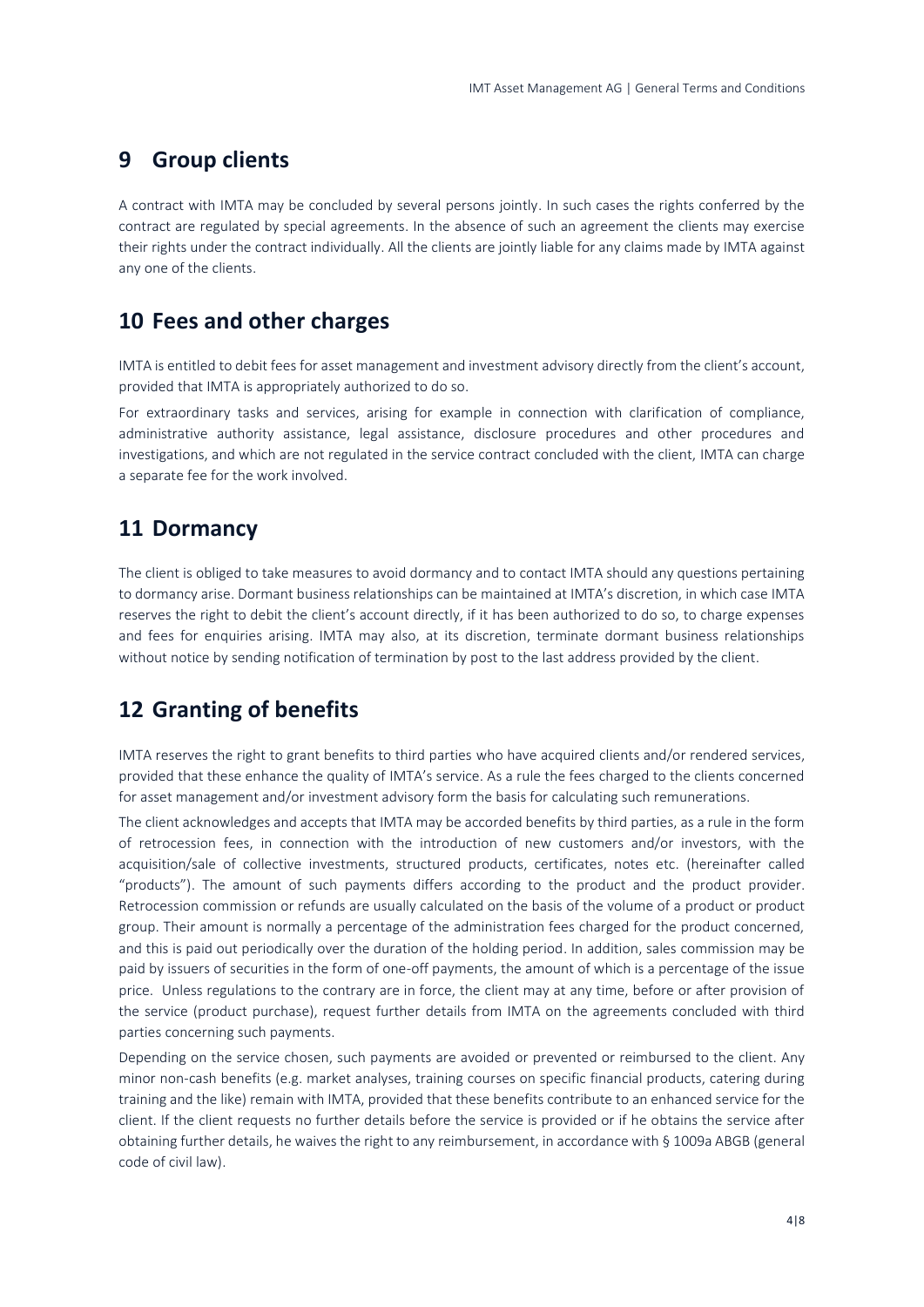#### **13 Fiscal and general legal factors**

The client is personally responsible for the proper payment of tax, in accordance with the provisions of tax law applicable to him, on his assets and income generated by the assets. He undertakes to comply with the regulatory and legal provisions (including the tax laws) which apply to him.

IMTA is not responsible for any fiscal consequences of the services it provides, unless a written agreement to the contrary has been made with the client. Any liability of IMTA for the fiscal consequences of asset investments it has undertaken or recommended is therefore excluded.

#### **14 Data processing, outsourcing and data protection**

In the management and cultivation of the relationship with the client, it is necessary for IMTA to process and utilize data relating to the client's person and transactions and other data concerning the business relationship with the client (hereinafter referred to as "client data"). The client data include all information in connection with the business relationship with the client, in particular confidential information on the contracting party, (if applicable further) authorized representatives, economic beneficiaries and any further third parties. "Confidential information" includes, among other things, name/company, address, residence/registered domicile, date of birth/date of foundation, occupation/purpose, contact details, account number, IBAN, BIC and other transaction data, account balances, portfolio data, details of loans and other financial services, and also tax identification number and further information relevant to fiscal and statutory due diligence matters.

IMTA is entitled, without the explicit written agreement of the client, to fully or partially outsource to selected contracting parties (hereinafter referred to as "outsourcing partners") areas of business activity (e.g. information technology, maintenance and operation of IT systems, printing and dispatch of documents, compliance functions, risk management functions, internal auditing, due diligence staff, investigation staff). IMTA may procure individual services from selected contracting partners (hereinafter referred to as "service providers"). IMTA is entitled to disclose to outsourcing partners and service providers client data required for the activities concerned.

The client also acknowledges and accepts that client data connected with the administration and cultivation of the business relationship may be disclosed within IMTA and may be processed by employees of IMTA (especially electronically) at home and abroad. Disclosure of client data to the relevant outsourcing partners or service providers is always done in compliance with the legal, regulatory and data protection provisions. IMTA takes appropriate technical and organizational measures to ensure the confidentiality of the data.

## **15 Obligation of secrecy and release from obligation of secrecy**

On the basis of legal provisions concerning maintenance of secrecy, data protection and professional secrecy (hereinafter referred to as "confidentiality"), the members of IMTA's executive bodies, the employees and contractors of IMTA must maintain confidentiality in perpetuity regarding information which has come to their knowledge due to the business connection with clients. Information subject to maintenance of confidentiality is designated as "client data" in the following. The client data includes all information in connection with the business relationship with the client, in particular confidential information on the contracting party, (if applicable further) authorized representatives, economic beneficiaries and any further third parties. Confidential information includes, among other things, name/company, address, residence/registered domicile, date of birth/date of foundation, place of birth, nationality, occupation/purpose, contact details, client number and account number, IBAN, BIC and other transaction data, account balances, securities account data, details of loans and other financial services, and also further information relevant to fiscal and statutory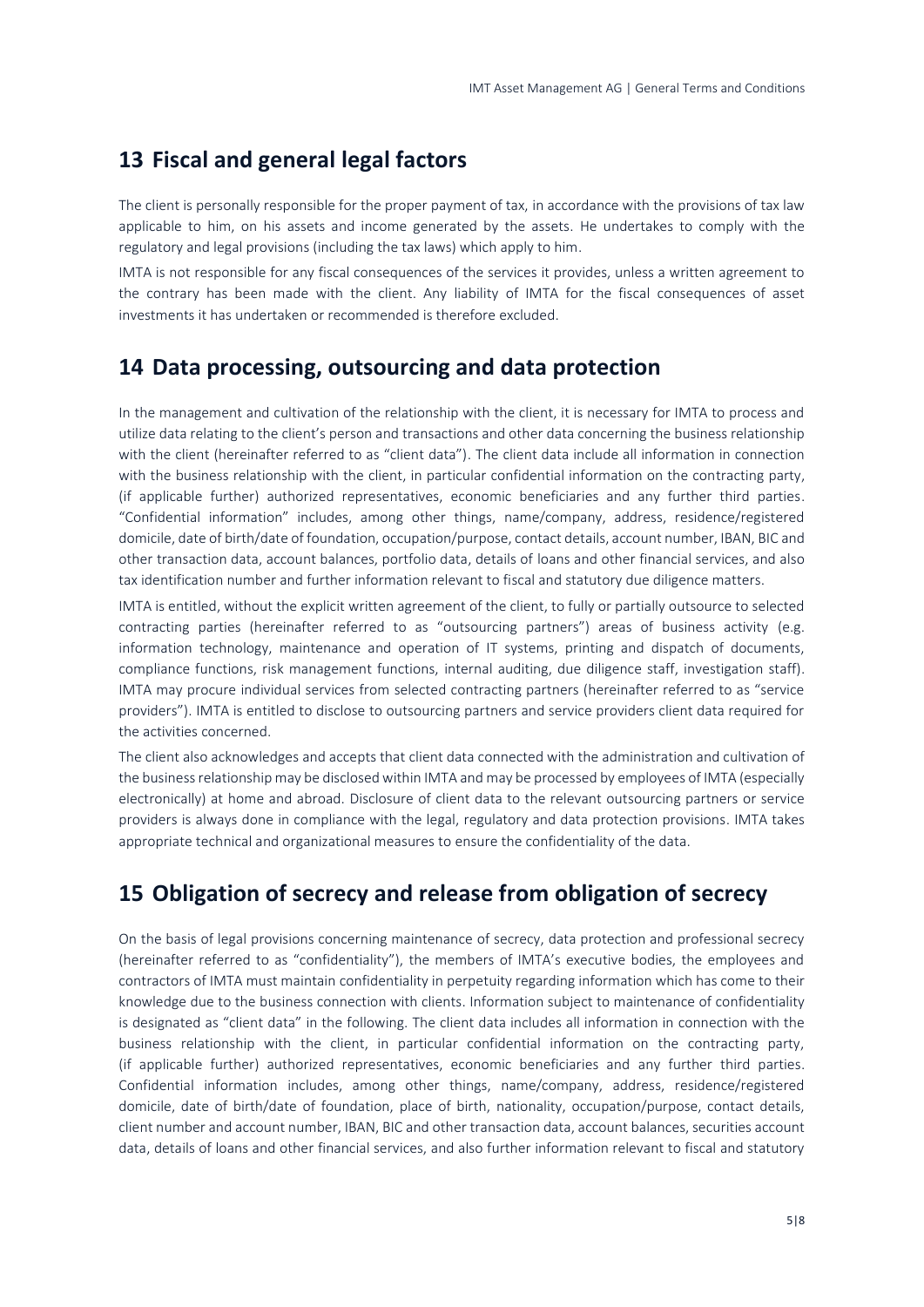due diligence matters. In order to provide its services and to safeguard its justified interests, it is necessary for IMTA in certain situations to pass on client data which are subject to confidentiality to third parties at home or abroad. With regard to the client data the client expressly releases IMTA from its duty of confidentiality and authorizes IMTA to pass client data on to third parties at home or abroad. The client data may be passed on in the form of documents, which IMTA has received from the client or from third parties in connection with the business relationship, or which IMTA has itself drawn up. IMTA can therefore pass on client data in the following cases in particular:

- IMTA is ordered by a public authority or a court on the basis of the law, supervisory regulations and/or international agreements to disclose client data.
- Compliance with national and foreign legal provisions applicable to IMTA requires the disclosure of client data (e.g. reporting of transactions in accordance with MiFIR).
- IMTA takes a stance on legal action which a client at home or abroad threatens to take against IMTA or has instigated (even if as a third party).
- IMTA takes a stance on legal action instigated against IMTA by third parties on the basis that IMTA has provided services to the client.
- IMTA instigates debt enforcement proceedings or takes other legal action against a client.
- IMTA takes a stance on allegations which a client makes against it publicly at home or abroad to the media or to a public authority.
- Service providers receive access to client data under contracts concluded with IMTA.
- IMTA may fully or partially outsource areas of business activity to third parties (for example printing and dispatch of documents, compliance functions, risk management functions, internal auditing, due diligence staff, investigatory staff, marketing). To comply with legal due diligence requirements, IMTA is also entitled in individual cases to engage third parties at home and abroad to undertake the necessary clarifications and to pass on the relevant client data for the purpose.
- To provide its services it may be necessary for IMTA to give employees or employees of contractors remote access to client data from home or abroad. The employees and contractors' employees are placed under obligation to maintain strict confidentiality.
- The product-specific documents for a securities deposit (for example securities or fund prospectus) provide for a disclosure of client data.
- Within the scope of trading or administration of deposited securities, IMTA is obliged or entitled by provisions of law at home and abroad to pass on client data, or transmission of the data is required for engaging in a trading transaction or for administration. The latter may be the case if, for example, trading centers, collective deposits centers, third-party custodians, stock exchanges, brokers, banks, issuers, financial markets authorities or other authorities etc. are obliged on their part to demand disclosure of client data by IMTA. In individual cases IMTA may disclose client data on request or on its own initiative (for example when filling in the documents necessary for the trading transaction or administration). There may also be enquiries after conclusion of a trading transaction or administration, in particular for purposes of supervision or investigation. In issuing an order for trading or administration of financial instruments, the client expressly authorizes IMTA to disclose his client data if necessary. The client acknowledges that the client data needed to fulfil the purpose will be processed by IMTA and third parties and after being passed on may no longer be subject to confidentiality. This applies especially to disclosure abroad, and there is also no guarantee that the level of data protection in other countries is equal to that in Liechtenstein. National and foreign laws and official directives may oblige third parties to disclose client data which they have received, and IMTA no longer has any influence on how the client data may be used further. IMTA is not obliged to inform the client that his data has been passed on.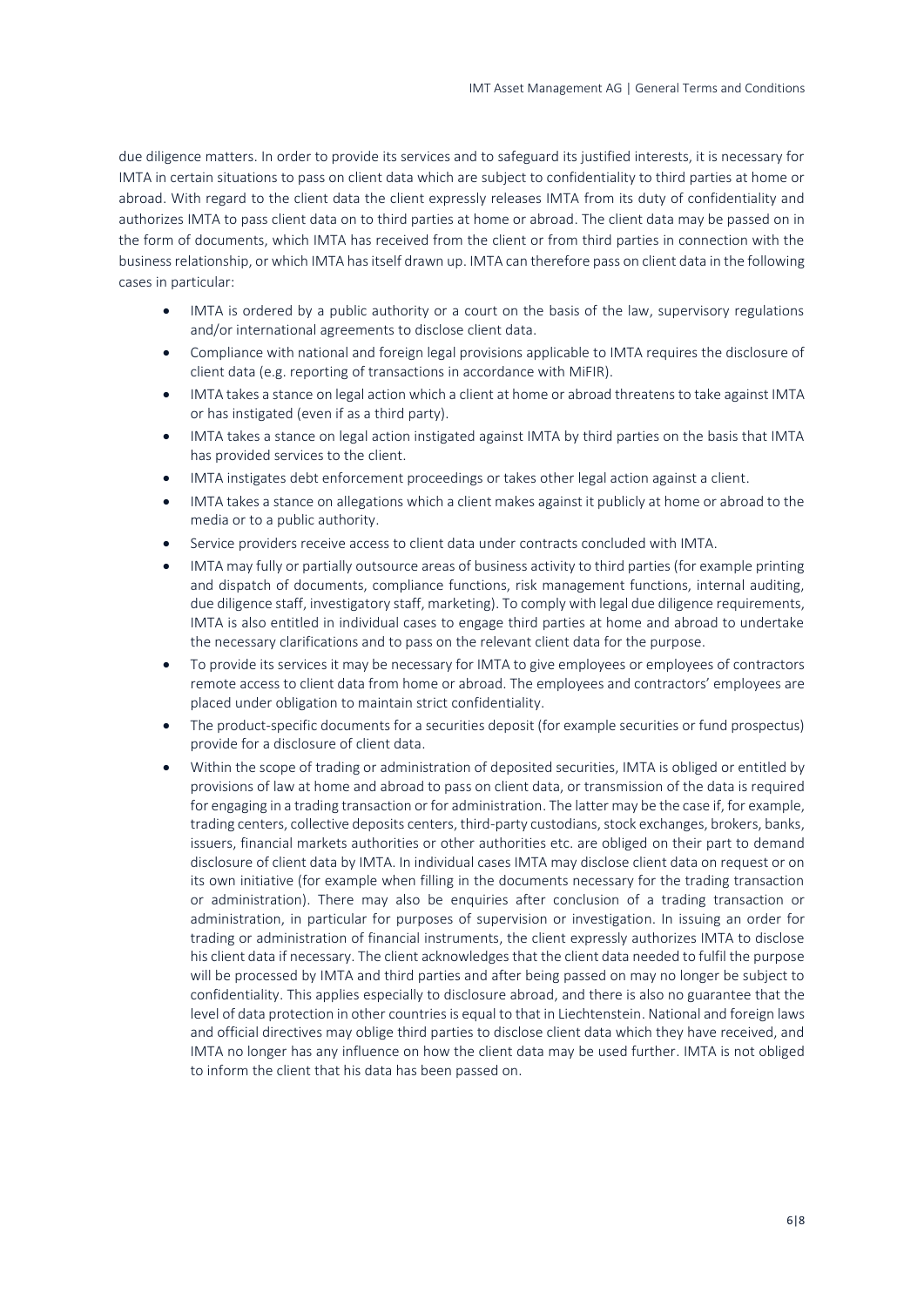#### **16 Termination**

IMTA is entitled to terminate an existing business relationship at any time and at its own discretion without giving reasons. Even if there is a notice period or an agreed fixed contractual period, IMTA is entitled to terminate the business relationship with immediate effect, if the client is in default with a payment, if the client's financial situation has substantially deteriorated, if enforcement proceedings have been initiated against him, or if he is subject to criminal proceedings, thus endangering IMTA's reputation.

## **17 Data protection**

Personal data are processed in accordance with the appropriate data protection regulations on the basis of and within the scope of the order issued and/or of the legal provisions. In compliance with the obligation to provide information in connection with data protection regulations, the client is asked to refer to the supplementary provisions in "Data protection for clients" (available on the website www.imt-asset.li). A printed version of the data protection notice providing information on the rights pertaining to the protection of personal data is available at reception at IMTA's head office.

## **18 Public holidays**

Liechtenstein public holidays and Saturdays are regarded as equivalent to Sundays for the purpose of business transactions.

## **19 Language**

The definitive language for the business relationship is German. When texts are provided in other languages, the German version serves as an aid to interpretation.

## **20 Place of performance**

IMTA's head office is the place of performance for the mutual commitments.

## **21 Severability clause**

Should individual or several provisions of the GTC become ineffective or invalid, or should the GTC be found to contain a loophole, this shall not affect the validity of the remaining provisions. The invalid provisions are to be interpreted or substituted in such a way that they reflect the intended purpose as closely as possible.

## **22 Applicable law**

The legal relations between the client and IMTA are subject to the law of the Principality of Liechtenstein.